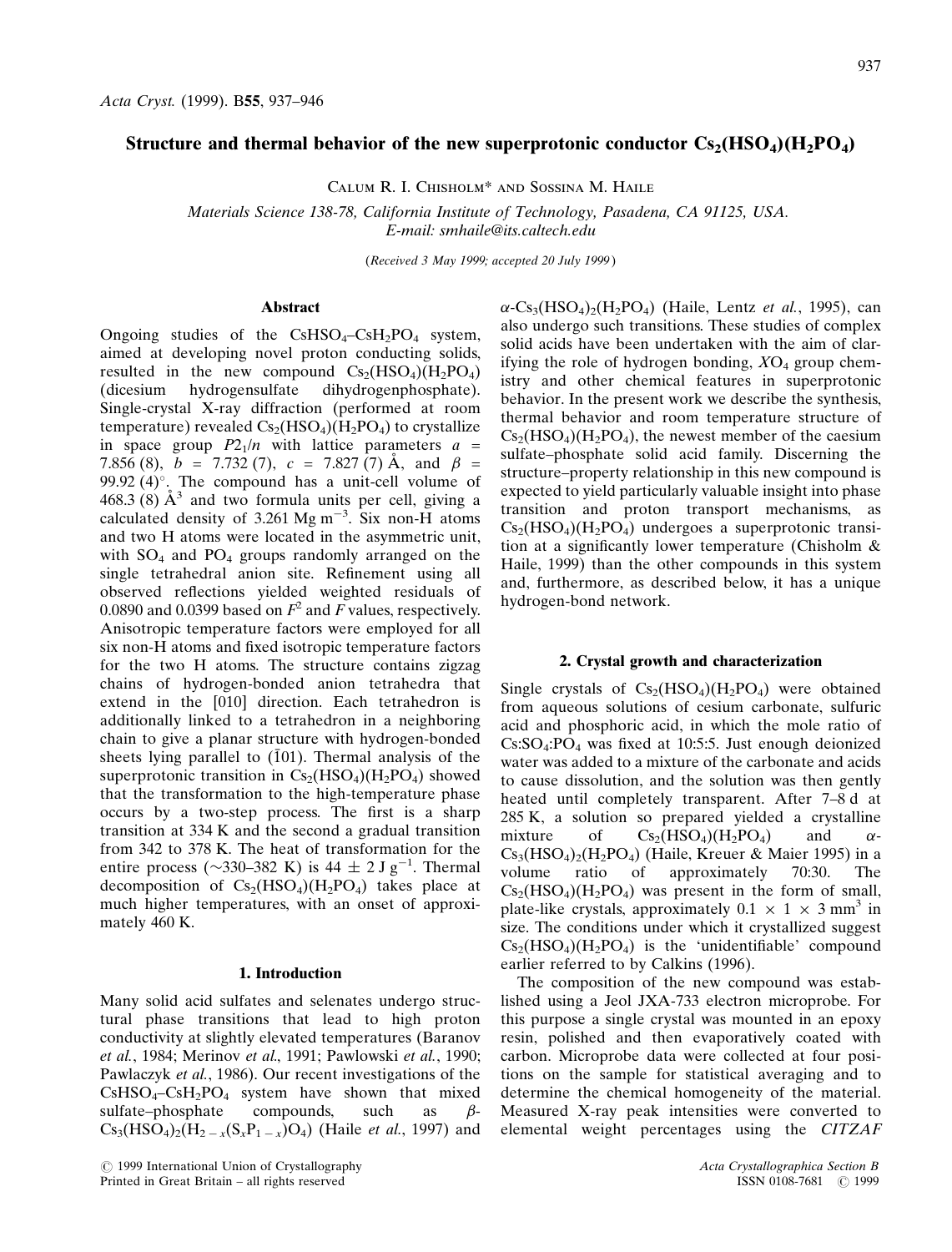program (Armstrong, 1995). The compounds  $Cs<sub>2</sub>SO<sub>4</sub>$ ,  $RbH_2PO_4$  and  $Cr_2O_3$  served as standards. These analyses yielded normalized atomic per cents of 19.0 (9), 8.0 (4), 9.5 (12) and 63.7 (14) for Cs, S, P and O, respectively, which compare favorably to the ideal values of 16.6, 8.3, 8.3 and 66.6. Furthermore, the mole ratios of  $Cs:(S + P)$  and of P:S were 1.10 (16) and 1.2 (2), respectively, both within one standard deviation of the ideal values of 1:1. The experimental error in any particular measurement was greater than the variation between results obtained at different positions on the sample, indicating that the material was chemically homogeneous to within our measurement limits. The average elemental weight % total was 85.0 (10), significantly below the expected value of 100%. Subsequent X-ray structural analysis, however, indicated there were no other species in the compound (e.g. waters of crystallization) and this low elemental weight % total was taken to be an artifact of the visible beam damage that occurred during data collection.

#### 3. Thermal analysis

The high-temperature behavior of  $Cs_2(HSO_4)(H_2PO_4)$ was examined using a Perkin-Elmer DSC 7 digital scanning calorimeter. Samples were heated, in a flowing nitrogen atmosphere, from 293 to 473 K at heating rates which varied from 5 to 20 K min<sup>-1</sup>. The onset of thermal decomposition was probed by thermal gravimetric analysis. Data were collected with a Perkin-Elmer TGA 7 at heating rates of 10 and 40 K min<sup>-1</sup>, again, under flowing nitrogen, over the temperature range 295-1273 K.

A typical DSC curve obtained from  $Cs<sub>2</sub>(HSO<sub>4</sub>)(H<sub>2</sub>PO<sub>4</sub>)$  on both heating and cooling is shown in Fig. 1. In Fig. 2 the weight of  $Cs<sub>2</sub>(HSO<sub>4</sub>)(H<sub>2</sub>PO<sub>4</sub>)$  as a function of temperature is presented. These particular data were collected at a



Fig. 1. DSC curve obtained for  $Cs_2(HSO_4)(H_2PO_4)$  at a heating rate of  $5 K min<sup>-1</sup>$ . Data collected on both heating and cooling, as indicated by arrows on the figure.

heating (and cooling) rate of 5 K min<sup>-1</sup> and are representative of all the data in that the measured curves were rather insensitive to heating rate. The results reveal that  $Cs_2(HSO_4)(H_2PO_4)$  undergoes structural changes over the temperature range  $334-378$  K which are unrelated to decomposition; its weight is stable to  $\sim$ 460 K, Fig. 2. Moreover, as reported elsewhere, the conductivity of  $Cs_2(HSO_4)(H_2PO_4)$  increases by nearly three orders of magnitude as it is heated over the temperature range of this transition to a value of  $1.5 \times 10^{-3}$  or  $^{-1}$   $^{-1}$   $\sim 250 \times 10^{-3}$   $^{-1}$   $^{-1}$   $\sim 1000 \times 10^{-3}$  $10^{-3} \Omega^{-1}$  cm<sup>-1</sup> at 368 K (Chisholm & Haile, 1999). The high-temperature phase of  $Cs_2(HSO_4)(H_2PO_4)$  is thus `superprotonic' in nature and, furthermore, stable over a rather wide temperature range. The transition of  $Cs<sub>2</sub>(HSO<sub>4</sub>)(H<sub>2</sub>PO<sub>4</sub>)$  to its superprotonic state is unusual in that it takes place by a two-step process: the first is a sharp transformation that has its thermal peak centered at 338 K and the second a gradual transformation that takes place from approximately 342 to 378 K, Fig. 1. The heat of transformation for the entire process (334–378 K) is 44  $\pm$  2 J g<sup>-1</sup>. The reverse transformation was not detected upon cooling and initial observations indicate that  $Cs<sub>2</sub>(HSO<sub>4</sub>)(H<sub>2</sub>PO<sub>4</sub>)$  can remain in its high temperature form at room temperature for several hours.

The decomposition of  $Cs_2(HSO_4)(H_2PO_4)$  occurs in several stages, Fig. 2. The first weight loss region occurs over the temperature range  $460-570$  K. Approximately 5% of the mass is lost, which corresponds to 1.3 molecules of water per formula unit or almost complete dehydration. This dehydration step is followed by a plateau from 570 to 740 K, a second and more gradual weight loss region from 740 to 950 K, over which a loss of approximately 7.5 wt % takes place, a third plateau from 950 to  $1100$  K, and finally a third weight loss region which begins at 1100 K and is not complete at 1273 K, the highest temperature examined. At present, the nature of the volatile species that evolve at high temperature is unknown, but probably includes  $SO_x$ gases.



Fig. 2. Weight as a function of temperature (TGA curve) measured for  $\text{Cs}_2(\text{HSO}_4)(\text{H}_2\text{PO}_4)$  at a heating rate of 5 K min<sup>-1</sup>.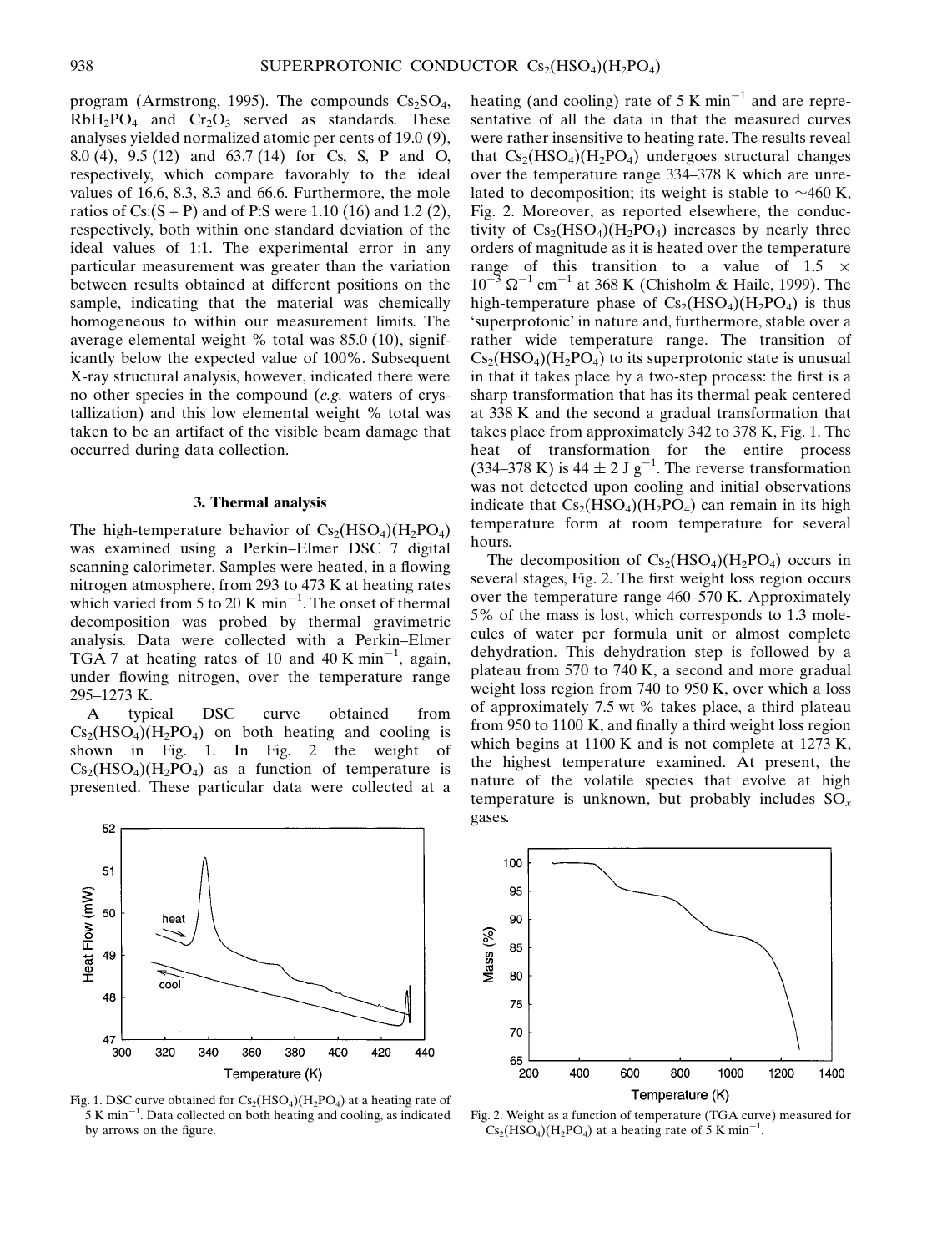## 4. Structure determination

## 4.1. Procedure

Single-crystal X-ray diffraction intensity data were obtained on a Syntex four-circle diffractometer using Mo K $\alpha$  radiation ( $\lambda = 0.71073$  Å). Data were collected at room temperature from an as-synthesized specimen measuring  $0.05 \times 0.15 \times 0.2$  mm<sup>3</sup> in size. The lattice parameters of the crystal were established from the positions of 20 diffraction peaks and revealed  $Cs<sub>2</sub>(HSO<sub>4</sub>)(H<sub>2</sub>PO<sub>4</sub>)$  to be monoclinic with lattice parameters  $a = 7.856 (8)$ ,  $b = 7.732 (7)$ ,  $c = 7.827 (7)$  Å, and  $\beta$  = 99.92 (4)°. An analysis of the systematic absences showed the space group to be  $P2_1/n$ . Table 1 provides the remaining data collection parameters, as well as some crystallographic data and parameters related to the refinement.<sup>†</sup>

The structure was solved by first finding the Cs atoms *via* direct methods and then the X (where  $X = S$ , P) and O atoms from successive Fourier difference maps. In this manner, one Cs atom and one  $XO<sub>4</sub>$  group were found in the asymmetric unit. Since  $S^{6+}$  and  $P^{5+}$  are isoelectronic and thus have almost identical X-ray scattering lengths, the exact nature of the central cation in the  $XO<sub>4</sub>$  group could not be determined directly from structure refinements. On the basis of the chemical analysis, however, the occupancy at the  $X$  atom site was tentatively taken to be 0.5 P and 0.5 S.

An examination of the intertetrahedral  $O-O$  bond lengths suggested the presence of two hydrogen bonds, the first linking  $O(1)$  and  $O(1)'$ , and the second linking  $O(3)$  and  $O(4)$ . If one assigns one proton to each of these bonds,  $H(1)$  and  $H(2)$ , respectively, the chemical formula of the new mixed sulfate-phosphate then contains 1.5 protons per Cs atom, or three protons per formula unit. Such a proton content, in turn, implies, for charge balance reasons, that there should be one S atom and one P atom per formula unit, giving an overall stoichiometry of  $Cs<sub>2</sub>(HSO<sub>4</sub>)(H<sub>2</sub>PO<sub>4</sub>)$ . This result is in agreement with the chemical analysis and from hereon the  $X$  atom was taken to definitively be comprised of 0.5 P and 0.5 S.

Initial proton coordinates were established from the location of peaks in Fourier difference maps in the vicinity of  $O(1)-O(1)$ <sup>'</sup> and  $O(3)-O(4)$ . In the case of H(1), a peak was found at a distance of  $\sim$ 1 Å from O(1) and also somewhat removed from the inversion center relating  $O(1)$  and  $O(1)'$ . The angle formed between the X atom, the  $O(1)$  atom and this site, 106.3°, was close to the ideal tetrahedral value of  $109.5^\circ$ . The proton was thus taken to reside at this position (in a doubleminimum symmetric potential well) and to have a fixed occupancy of 0.5. Introduction of the  $H(1)$  proton in this

## Table 1. Experimental details

| Crystal data                                                                                               |                                                                        |
|------------------------------------------------------------------------------------------------------------|------------------------------------------------------------------------|
| Chemical formula                                                                                           | $Cs_2(HSO_4)(H_2PO_4)$                                                 |
| Chemical formula weight                                                                                    | 458.85                                                                 |
| Cell setting                                                                                               | Monoclinic                                                             |
| Space group                                                                                                | $P2_{1}/n$                                                             |
| a(A)                                                                                                       | 7.856 (8)                                                              |
| b(A)                                                                                                       | 7.732 (7)                                                              |
| c(A)                                                                                                       | 7.827 (7)                                                              |
| $\beta$ (°)                                                                                                | 99.92 (4)                                                              |
| $V(\AA^3)$                                                                                                 | 468.3 (8)                                                              |
| Z                                                                                                          | 2                                                                      |
| $D_x$ (Mg m <sup>-3</sup> )                                                                                | 3.261                                                                  |
| Radiation type                                                                                             | Mo $K\alpha$<br>0.71070                                                |
| Wavelength (A)<br>No. of reflections for cell para-                                                        | 20                                                                     |
| meters                                                                                                     |                                                                        |
| $\theta$ range (°)                                                                                         | $4 - 14.3$                                                             |
| $\mu$ (mm <sup>-1</sup> )                                                                                  | 7.692                                                                  |
| F(000)                                                                                                     | 416                                                                    |
| Temperature (K)                                                                                            | 296 (2)                                                                |
| Crystal size (mm)                                                                                          | $0.2 \times 0.15 \times 0.05$                                          |
| Crystal color                                                                                              | Colorless                                                              |
| Crystal mounted                                                                                            | On glass fiber with epoxy                                              |
|                                                                                                            |                                                                        |
| Data collection                                                                                            |                                                                        |
| Diffractometer                                                                                             | Syntex four-circle                                                     |
| Data collection method                                                                                     | $\theta$ –2 $\theta$ scans                                             |
| Absorption correction                                                                                      | Empirical, $\psi$ scan                                                 |
| $T_{\rm min}$                                                                                              | 0.36                                                                   |
| $T_{\rm max}$                                                                                              | 1.00                                                                   |
| No. of measured reflections                                                                                | 2629                                                                   |
| No. of independent reflections                                                                             | 1364                                                                   |
| No. of observed reflections                                                                                | 1210                                                                   |
| Criterion for observed reflections                                                                         | $I \geq 2\sigma(I)$                                                    |
| $R_{\rm int}$                                                                                              | 0.0470                                                                 |
| $\theta_{\text{max}}$ (°)                                                                                  | 29.99                                                                  |
| Range of $h, k, l$                                                                                         | $-11 \rightarrow h \rightarrow 10$                                     |
|                                                                                                            | $-10 \rightarrow k \rightarrow 10$<br>$0 \rightarrow l \rightarrow 11$ |
| No. of standard reflections                                                                                | 3                                                                      |
| Intensity decay (%)                                                                                        | 0.7                                                                    |
| Decay correction                                                                                           | Applied                                                                |
|                                                                                                            |                                                                        |
| Refinement                                                                                                 |                                                                        |
| Refinement                                                                                                 | Full-matrix least-squares on $F^2$                                     |
| $R[F^2 > 2\sigma(F^2)]$                                                                                    | 0.0348                                                                 |
| $wR(F^2)$                                                                                                  | 0.0855                                                                 |
| S                                                                                                          | 1.042                                                                  |
| No. of reflections used in refine-                                                                         | 1361                                                                   |
| ment                                                                                                       |                                                                        |
| No. of parameters used                                                                                     | 49                                                                     |
| H-atom treatment                                                                                           | Constrained refinement                                                 |
|                                                                                                            | (see text)                                                             |
| Weighting scheme                                                                                           | $w = [\sigma^2(F_o^2) + (0.0502P)^2]$                                  |
|                                                                                                            | + $0.23049P$ ] <sup>-1</sup> , where <i>P</i>                          |
|                                                                                                            | $= 1/3[\max(\overline{F}_o^2, 0) + 2\overline{F}_c^2]$                 |
| $(\Delta/\sigma)_{\text{max}}, (\Delta/\sigma)_{\text{mean}}$<br>$\Delta\rho_{\text{max}}$ (e $\AA^{-3}$ ) | 0.516, 0.031                                                           |
|                                                                                                            | 1.431                                                                  |
| $\Delta \rho_{\text{min}}$ (e Å <sup>-3</sup> )                                                            | $-1.324$                                                               |
| Anisotropic thermal parameters                                                                             | All non-H atoms                                                        |
| Extinction coefficient                                                                                     | 0.0116(12)                                                             |
| Source of atomic scattering factors                                                                        | Cromer & Waber (1974)                                                  |
| Computer programs                                                                                          |                                                                        |
| Structure solution                                                                                         | SHELXS86 (Sheldrick, 1985)                                             |
| Structure refinement                                                                                       | SHELXL93 (Sheldrick, 1993)                                             |
| Structure depiction                                                                                        | $ATOMS$ (Dowty 1999)                                                   |
|                                                                                                            |                                                                        |

² Supplementary data for this paper are available from the IUCr electronic archives (Reference: BS0007). Services for accessing these data are described at the back of the journal.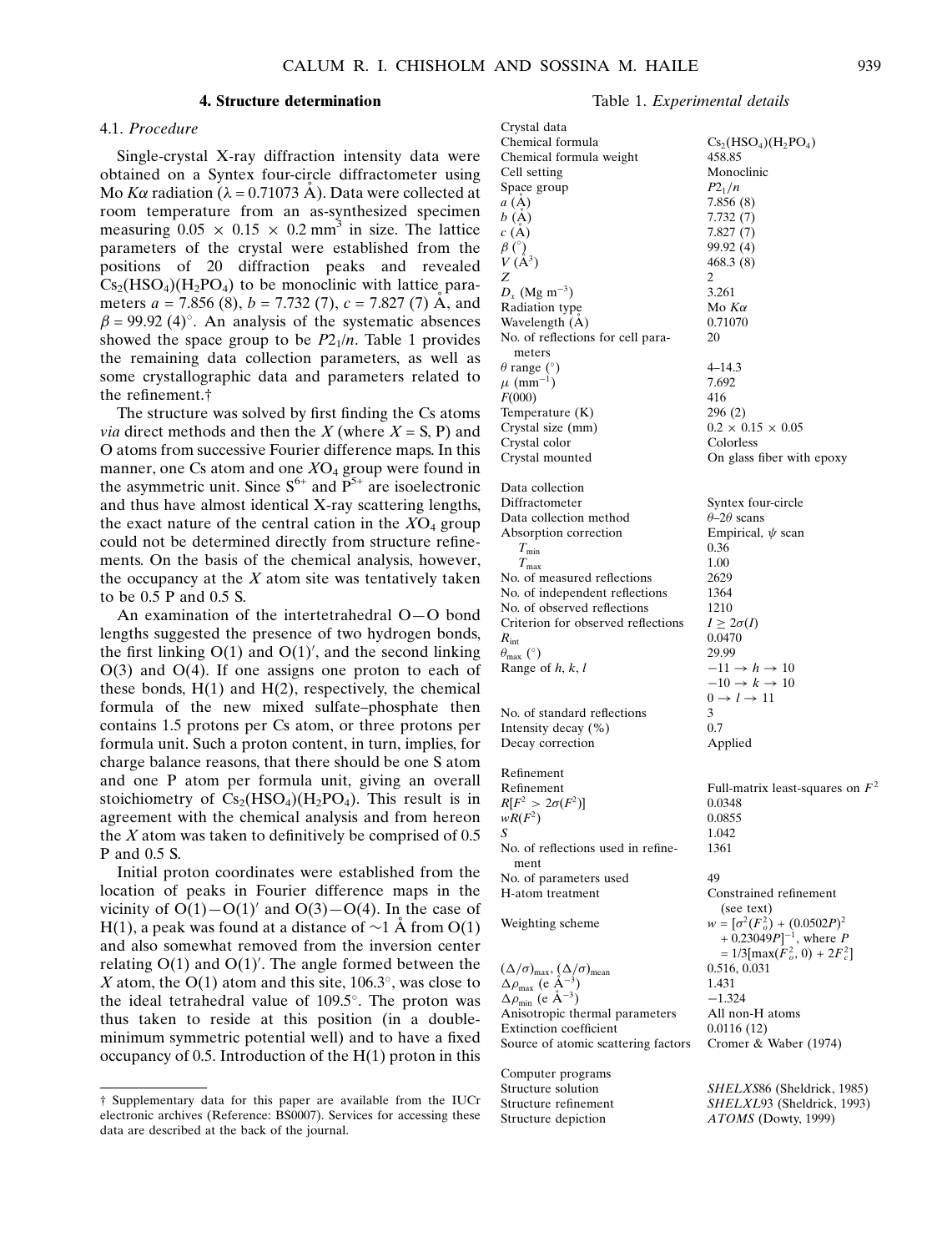manner reduced the weighted residual,  $wR(F^2)$ , from 0.0900 to 0.0895. In comparison, introduction of a proton precisely at the inversion center yielded a residual of 0.0897.

In the vicinity of  $O(3)$  and  $O(4)$  two Fourier difference peaks of comparable heights were found, one closer to  $O(3)$ ,  $H(2a)$ , and the other closer to  $O(4)$ ,  $H(2b)$ . The absence of a symmetry element relating the two O atoms indicates that H(2) resides in an asymmetric potential well. Typically, such a bond contains a single minimum and one can identify the donor O atom on the basis of an elongation of the  $X$ –O bond (Ichikawa, 1987). That is,  $X-O<sub>D</sub>$  distances are typically longer than  $X$ –O or  $X$ –O<sub>A</sub> distances, so as to minimize possible overbonding of donor O atoms in the  $X-O_D$  $H \cdots O_A - X$  bond. Identification of the donor atom, in turn, would allow one to determine which of the possible H(2) sites is occupied. In the present case, the  $X-O(3)$ and  $X-O(4)$  bond lengths are comparable (see Table 4), and neither H(2) site can be eliminated as an improbable proton position solely on the basis of such crystal chemical arguments. The Fourier difference peak closer to O(4) had a slightly greater electron density and a more reasonable  $O-H$  distance than the peak nearer to  $O(3)$ , thus favoring it as the probable proton position:  $d_{O(4)-H(2b)}$  was 0.95 Å, as compared to a  $O(3)-H(2a)$ distance of 0.81 A. However, the angle formed by the  $X$ atom, the O atoms and potential proton sites  $[\angle X -]$  $O(3) - H(2a) \simeq 115^{\circ}$  and  $\angle X-O(4) - H(2b) \simeq 122^{\circ}$ ] suggested the site closer to  $O(3)$  should reflect the true position of  $H(2)$ . There was, therefore, sufficient ambiguity to warrant that both sites be examined rather closely. Refinements performed in which the  $H(2a)$  site was fully occupied [in addition to the half occupied  $H(1)$ ] site] resulted in a final residual of 0.0895, whereas those performed in which the  $H(2b)$  site was fully occupied yielded a value of 0.0890. An alternate refinement incorporating both sites,  $H(2a)$  and  $H(2b)$ , each with half occupancy, yielded an only slightly improved residual of 0.0889, despite the greater number of model parameters. Consequently, the  $H(2a)$  site was eliminated from the refinement and full occupancy assigned to  $H(2b)$ , hereafter referred to simply as  $H(2)$ .

In the final stages of the refinement, anisotropic displacement parameters were employed for all non-H atoms and fixed isotropic parameters of  $U_{\text{iso}} = 0.08 \text{ A}^2$  (a value approximately twice that of the O atoms) for the two H atoms. In addition, an overall extinction parameter was refined. Proton positions were restrained by 'affixing' H(1) to  $O(1)$  and, similarly, H(2) to  $O(4)$ , such that the  $X$ -O-H angles were each constrained to a value of 109.5°, but the O–H distances and  $O_3X-O-$ H torsion angles were refined. The final residuals, based on 1361 independent reflections, were  $wR(F^2) = 0.0890$ and  $R(F) = 0.0399$ . The data were weighted as described in Table 1 and refinements were performed against  $F^2$ values. All calculations were performed using the Table 2. Atomic coordinates and equivalent isotropic displacement parameters ( $A^2$ ) for  $Cs_2(HSO_4)(H_2PO_4)$ 

$$
U_{\text{eq}} = (1/3)\Sigma_i \Sigma_j U^{ij} a^i a^j \mathbf{a}_i \mathbf{a}_j.
$$

|          | x         | ν         | Z.           | $U_{eq}$ |
|----------|-----------|-----------|--------------|----------|
| Cs(1)    | 0.7280(1) | 0.1588(1) | 0.1180(1)    | 0.031(1) |
| $S/P+$   | 0.7565(1) | 0.1621(1) | $-0.3887(1)$ | 0.022(1) |
| O(1)     | 0.6584(4) | 0.0269(3) | 0.4937(4)    | 0.032(1) |
| O(2)     | 0.8377(2) | 0.2882(2) | $-0.4882(3)$ | 0.034(1) |
| $O(3)$ ‡ | 0.6287(2) | 0.2447(2) | $-0.2880(2)$ | 0.033(1) |
| $O(4)$ § | 0.8930(2) | 0.0690(3) | $-0.2607(2)$ | 0.039(1) |
|          |           |           |              |          |

 $\dagger$  Fixed site occupancy of 0.5S and 0.5P.  $\dagger$  Fixed site occupancy of 0.5. § Probable neighboring interstitial site at 0.6482, 0.3470 and  $-0.2775$ .

SHELXS and SHELXL programs (Sheldrick, 1985, 1993).

At this stage, all features of the structural model appeared reasonable, however, the stoichiometry of  $Cs<sub>2</sub>(HSO<sub>4</sub>)(H<sub>2</sub>PO<sub>4</sub>)$ , in which S and P are present in a simple 1:1 ratio, suggested some type of ordering of the sulfur and phosphorus species. Since only one crystallographic site exists for P/S in  $Cs<sub>2</sub>(HSO<sub>4</sub>)(H<sub>2</sub>PO<sub>4</sub>)$ , ordering can only be accommodated via a reduction in the space group or the formation of a superstructure. Refinements in alternative space groups were only briefly pursued as the systematic absences strongly indicated  $P2_1/n$  and the structural model in  $P2_1/n$  fits the data very well (as evidenced by the low residuals). However, the possibility that a superstructure existed and might have been overlooked in the initial stages of the unit-cell determination was closely examined by both photographic and diffractometer methods. Longexposure axial photographs (1.5 h at 40 kV and 30 mA) were taken for all three axes. In total, only three, very weak, possible superstructure diffraction spots, along (h00), were observed. Diffractometer data were collected a second time, assuming a doubling of the a axis. Superstructure peaks in the intensity data were, for the most part, unobserved. Of 2726 peaks collected with an odd value of  $h$ , only 26 (or 1%) had an intensity of greater than  $3\sigma$  and only 7 an intensity greater than  $4\sigma$ . Despite the few number of possible superstructure peaks, attempts to refine the structure in this larger unit cell were pursued. As might be expected, these efforts were unsuccessful as a result of the high correlations between pseudosymmetry related parameters, even in highly constrained refinements. The absence of superstructure peaks may be attributed either to the similarity of the X-ray scattering lengths of  $S^{6+}$  and  $P^{5+}$  or to the true absence of a superstructure. In the case of other mixed sulfate phosphates examined in this system, ordering of S and P atoms was accompanied by other structural changes (see Haile, Kreuer & Maier, 1995, for example), which allowed us to unambiguously determine the proper space group and unit cell, even when only X-ray data were available. Thus, we are led to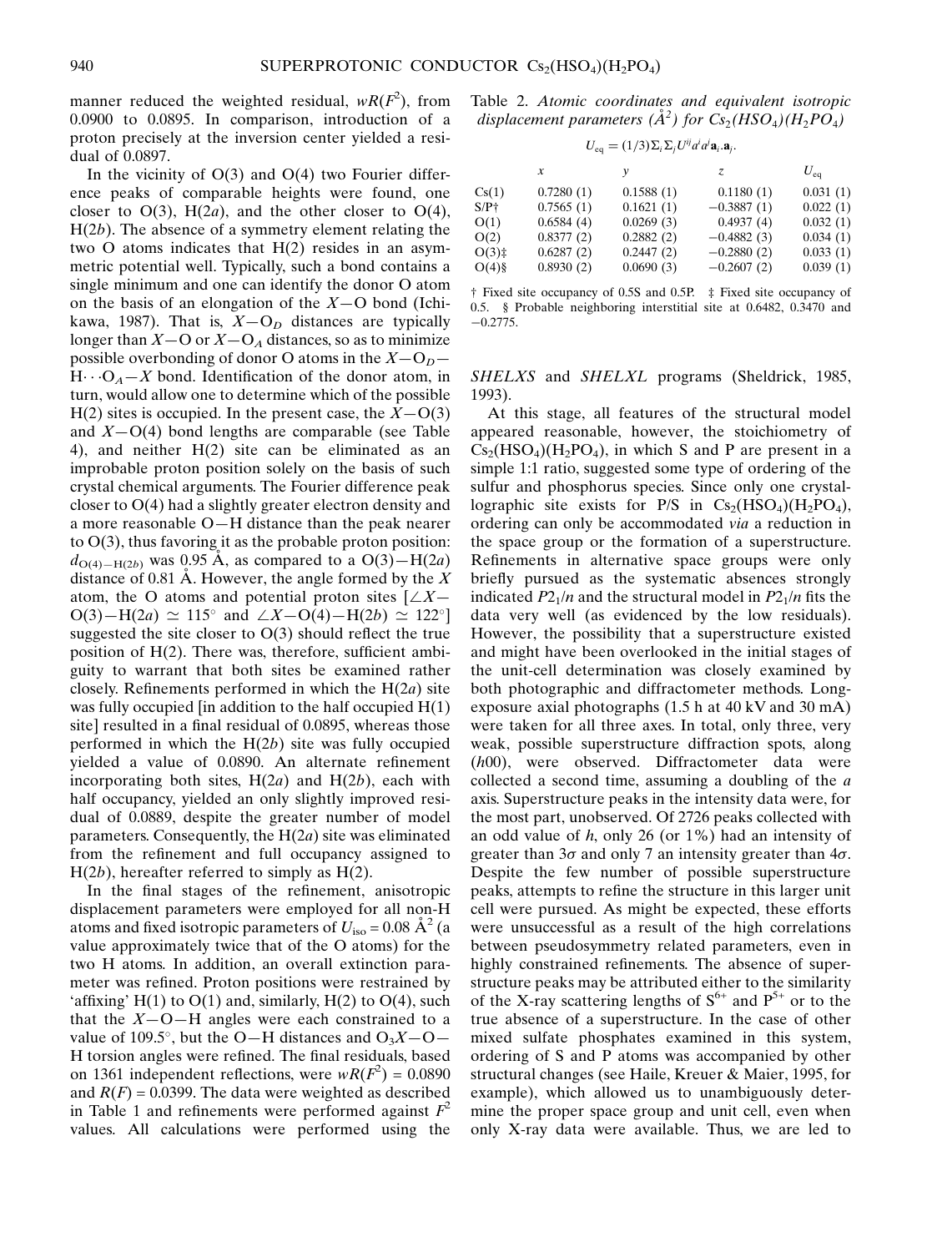conclude that ordering of sulfur and phosphorous species is unlikely in  $Cs_2(HSO_4)(H_2PO_4)$ .

## 5. Results

Atomic coordinates and thermal parameters for  $Cs<sub>2</sub>(HSO<sub>4</sub>)(H<sub>2</sub>PO<sub>4</sub>)$  are given in Tables 2 and 3, respectively. The compound is isostructural to  $(NH_4)_{2}(HSO_4)(H_2PO_4)$  (Averbuch-Pouchot & Durif, 1981) and  $K_2(HSO_4)(H_2PO_4)$  (Averbuch-Pouchot & Durif, 1980), compounds for which S/P disorder has also been proposed. A thermal ellipsoid representation of the structure projected along [100] is shown in Fig. 3. As might be expected for such a compound, the cation ellipsoids are almost spherical, whereas the oxygen ellipsoids reveal thermal displacements that are, for the most part, greatest perpendicular to the  $X$ –O bond. In the case of  $O(3)$  the thermal displacements are, in fact, greatest along the direction of the angular bisector of the  $X-O(3)-O(4)$  angle and this may be linked to the presence of a possible proton interstitial site at  $H(2a)$ . Nevertheless, the thermal ellipsoid about  $O(3)$  is in no way unreasonable.

Interatomic distances for the cation polyhedra are listed in Table 4, as are the interatomic angles for the  $XO<sub>4</sub>$  tetrahedra. The sum of the bond valences at each of the cation sites is also provided in Table 4. The valences of the  $Cs - O$ ,  $S - O$  and  $P - O$  bonds were calculated according to

$$
S(Cs-O) = \exp[(2.417 - d_{Cs-O})/0.37] \tag{1}
$$

$$
S(S - O) = \exp[(1.624 - d_{S - O})/0.37]
$$
 (2)

and

$$
S(P - O) = \exp[(1.617 - d_{P-O})/0.37],
$$
 (3)

where  $d_{\text{Cs}-\text{O}}$ ,  $d_{\text{S}-\text{O}}$  and  $d_{\text{P}-\text{O}}$  are the caesium-tooxygen, sulfur-to-oxygen and phosphorous-to-oxygen distances, respectively, measured in  $\dot{A}$  (Brown & Altermatt, 1985). The chemical similarity of P and S, and thus the similarity of their bond-valence contributions to the  $X$ –O bond, imply that one need not know *a priori* the P and S occupancies on a mixed occupancy site in order to estimate a meaningful bond valence. Accordingly, the bond-valence sum in Table 4 has been calculated assuming occupancy at the  $X$  atom site by 0.5 P and 0.5 S.



Fig. 3. Thermal ellipsoid representation of the structure of  $Cs<sub>2</sub>(HSO<sub>4</sub>)(H<sub>2</sub>PO<sub>4</sub>)$ , with an electron probability density of 50%, projected along [001]. Central X atom in the  $XO<sub>4</sub>$  group shown in gray, all other atoms shown in white. The *x* coordinate (elevation) of  $X$  atoms is given. Cs atoms reside at sites with  $x$  coordinates approximately  $\pm$  0.5 that of the X atoms.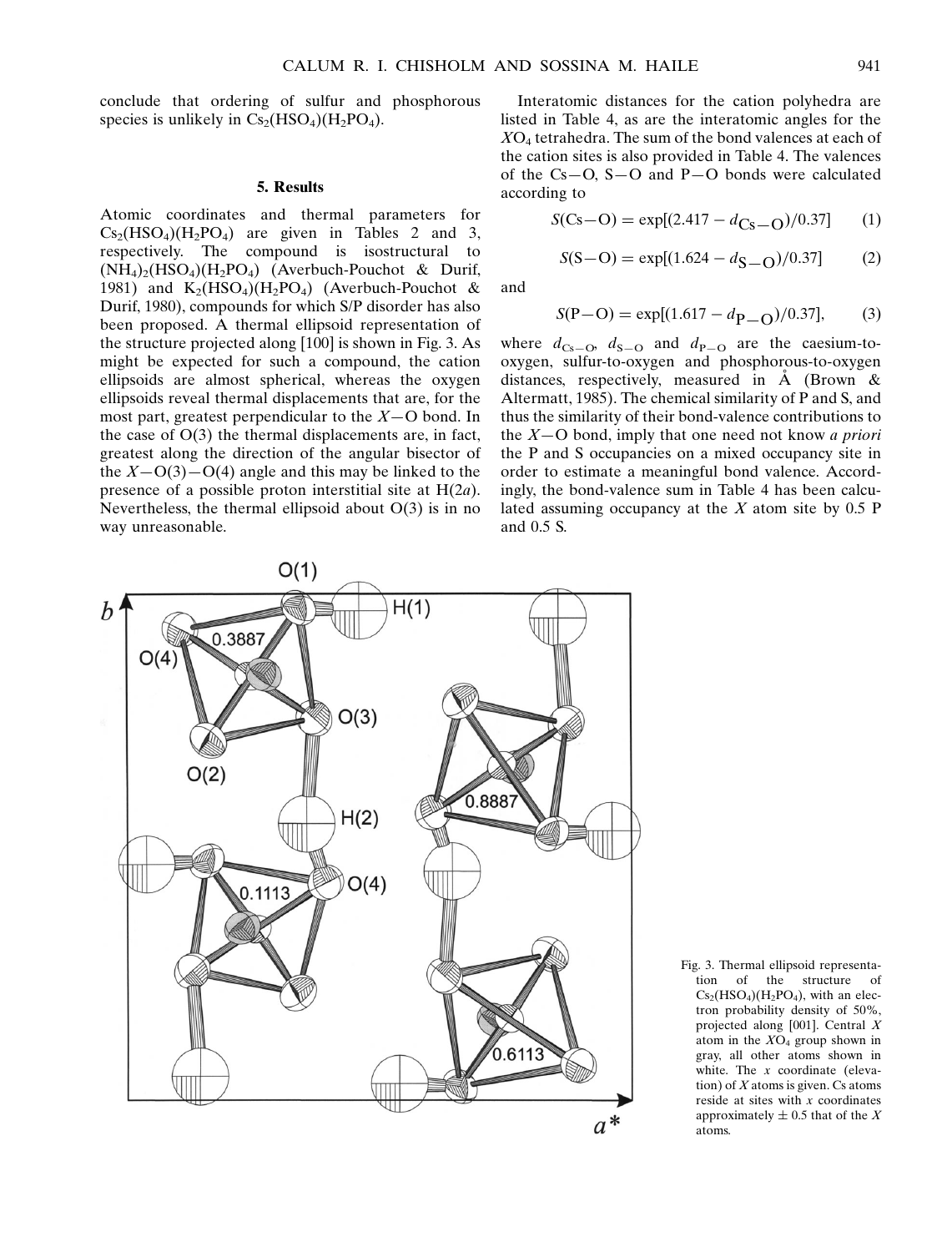# Table 3. Anisotropic displacement parameters  $(\AA^2)$  for  $Cs_2(HSO_4)(H_2PO_4)$

The anisotropic displacement parameter takes the form  $-2\pi^2[h^2a^{*2}U^{11} + ... + 2hka^{*}b^{*}U^{12}]$ .

|                | $I^{11}$ | I/22     | $T^{33}$ | $11^{23}$   | $U^{13}$    | $U^{12}$    |
|----------------|----------|----------|----------|-------------|-------------|-------------|
| C <sub>s</sub> | 0.032(1) | 0.028(1) | 0.031(1) | 0.000(1)    | 0.000(1)    | $-0.004(1)$ |
| S              | 0.020(1) | 0.019(1) | 0.026(1) | $-0.001(1)$ | 0.004(1)    | $-0.003(1)$ |
| P              | 0.020(1) | 0.019(1) | 0.026(1) | $-0.001(1)$ | 0.004(1)    | $-0.003(1)$ |
| O(1)           | 0.030(2) | 0.029(2) | 0.039(2) | $-0.013(1)$ | 0.008(1)    | $-0.006(1)$ |
| O(2)           | 0.033(2) | 0.031(2) | 0.037(2) | 0.004(1)    | 0.010(1)    | $-0.006(1)$ |
| O(3)           | 0.032(2) | 0.031(2) | 0.039(2) | $-0.006(1)$ | 0.012(1)    | $-0.003(1)$ |
| O(4)           | 0.032(2) | 0.030(2) | 0.050(2) | 0.007(1)    | $-0.008(1)$ | $-0.002(1)$ |

## Table 4. Coordination polyhedra in  $Cs_2(HSO_4)(H_2PO_4)$

(a) Interatomic distances  $(\tilde{A})$  in the caesium polyhedron. Sum of the bond valences at Cs also given; see text for details of calculation.

| $Cs(1) - O(2)^{1}$   | 3.055(4)               | $Cs(1) - O(2)^{v}$  | 3.214(4) |
|----------------------|------------------------|---------------------|----------|
| $Cs(1) - O(2)^n$     | 3.063(4)               | $Cs(1) - O(1)$      | 3.247(4) |
| $Cs(1) - O(1)^{iii}$ | 3.151(3)               | $Cs(1) - O(4)^{vi}$ | 3.475(4) |
| $Cs(1) - O(3)iv$     | 3.196(4)               | $Cs(1) - O(4)$      | 3.502(3) |
| $Cs(1) - O(3)$       | 3.208(3)               | $Cs(1) - O(4)^n$    | 3.622(4) |
| $\sum S = 1.10$      | $\langle 3.27 \rangle$ |                     |          |

(b) Interatomic distances  $(\hat{A})$  and angles ( $\degree$ ) in the phosphorus/sulfur tetrahedron. Sum of the bond valences at the S/P site also given.

| S/P               | Distance  | Angle    | Distance | Angle    | Distance | Angle    | Distance |
|-------------------|-----------|----------|----------|----------|----------|----------|----------|
| O(2)              | 1.461 (2) |          |          |          |          |          |          |
| $O(1)_{A/D}$ vii  | 1.513(2)  | 111.1(2) | 2.453(4) |          |          |          |          |
| $O(4)_D$          | 1.517(2)  | 110.2(2) | 2.442(4) | 107.6(2) | 2.445(4) |          |          |
| $O(3)_{A}$        | 1.520(2)  | 112.6(2) | 2.480(4) | 107.1(2) | 2.439(4) | 108.1(2) | 2.459(4) |
| $\Sigma S = 5.51$ | (1.503)   | O(2)     | O(2)     | O(1)     | O(1)     | O(4)     | O(4)     |

 $\frac{1}{2}$  Symmetry codes: (i)  $1 - x + \frac{3}{2}$ ,  $y - \frac{1}{2}$ ,  $-z - \frac{1}{2}$ ; (ii)  $x - \frac{1}{2}$ ,  $-y + \frac{1}{2}$ ,  $z + \frac{1}{2}$ ; (iii)  $-x + \frac{3}{2}$ ,  $y + \frac{1}{2}$ ,  $-z + \frac{1}{2}$ ; (iv)  $x + \frac{1}{2}$ ,  $-y + \frac{1}{2}$ ,  $z + \frac{1}{2}$ ; (v)  $x, y, z + 1$ ; (vi)  $-x + 2, -y, -z$ ; (vii) x, y, z – 1.

In Table 5 the geometric features of the two hydrogen bonds are presented, as are the sum of the bond valences at the two proton sites. The bond valence of the  $O-H$ bond was calculated according to

symmetry element serve as mixed donor/acceptors in the hydrogen bond and are denoted  $O_{A/D}$ .

#### 6. Discussion

### 6.1. Coordination polyhedra

where  $d_{\text{H}-\text{O}}$  is the hydrogen-to-oxygen distance, again measured in  $\AA$  (Alig *et al.*, 1994). For comparison, the results obtained by Averbuch-Pouchot & Durif (1981) for  $(NH_4)_2(HSO_4)(H_2PO_4)$  are also presented [proton positions were not reported in the case of  $K_2(HSO_4)(H_2PO_4)$  (Averbuch-Pouchot & Durif, 1980)]. The ammonium compound offers the advantage of an absence of heavy X-ray scatterers and permitted those authors to accurately determine proton positions. In both Tables 4 and 5 O atoms that serve as donors and those that serve as acceptors in the hydrogen bonds are given the subscripts  $D$  and  $A$ , respectively. As is the norm, we define the O atom that is closer to the proton as the donor, and the atom further away as the acceptor, *i.e.*  $O_D - H \cdot O_A$ . O atoms that are related by a

 $S(H-O) = \exp[(5.61 - d_{H-O})/0.403],$  (4)

The structure of  $Cs_2(HSO_4)(H_2PO_4)$  is shown in projection along [010] in Fig. 4. The structure contains loosely defined  $\text{CsO}_{10}$  polyhedra and well defined  $X\text{O}_4$ tetrahedra. The single, crystallographically distinct Cs atom has an average  $Cs - O$  distance of 3.27 A, ranging from a low of  $3.055(4)$  to a high of  $3.622(4)$  Å, and a bond-valence sum of 1.10. These values are typical for Cs coordinated polyhedra (Shannon, 1976). The bondvalence sum at the  $X$  cation site is 5.51, in good agreement with the value of 5.5 expected for a site occupied by 0.5  $S^{6+}$  and 0.5  $P^{5+}$ . The average  $X$  – O bond length of  $1.503$  Å lies between the values typically encountered in PO<sub>4</sub> and SO<sub>4</sub> tetrahedra,  $\sim$ 1.52 and  $\sim$ 1.47 A<sup> $\rm$ </sup>, respectively (Shannon, 1976), again agreeing with our assignment of mixed P/S occupancy on this site. The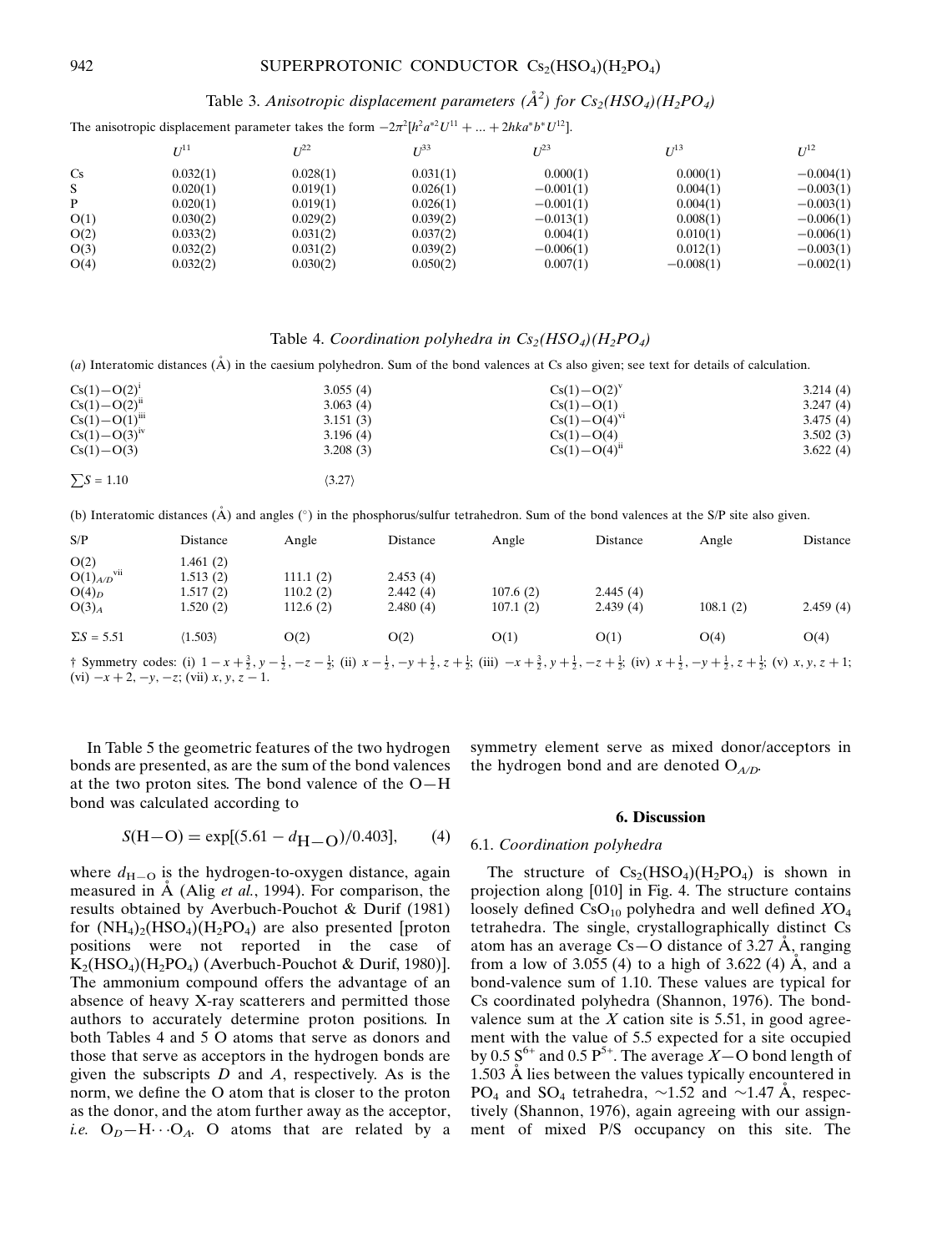Table 5. Interatomic distances ( $\AA$ ) and angles (°) between atoms involved in hydrogen bonds in Cs<sub>2</sub>(HSO<sub>4</sub>)(H<sub>2</sub>PO<sub>4</sub>)

| Entries given in italics refer to the results for $(NH_4)_2(HSO_4)(H_2PO_4)$ (Averbuch-Pouchot & Durif, 1981). |  |  |  |
|----------------------------------------------------------------------------------------------------------------|--|--|--|
|----------------------------------------------------------------------------------------------------------------|--|--|--|

|      | O Neighbors               | $d(O \cdots O)$ | $d(O_p-H)$ | $d(O_A - H)$ | $\sum S(H)$ | $\angle$ (O <sub>n</sub> HO <sub>A</sub> ) | $\angle(XO_DH)$ |
|------|---------------------------|-----------------|------------|--------------|-------------|--------------------------------------------|-----------------|
| H(1) | $O(1)_{A/D} - O(1)_{A/D}$ | 2.542(5)        | 0.953      | 1.624        | 1.08        | 160.6                                      | 109.5           |
|      |                           | 2.551(6)        | 0.71(6)    | 1.85(6)      |             | 175(9)                                     |                 |
| H(2) | $O(4)D - O(3)A$           | 2.547(5)        | 0.957      | 1.633        | 1.07        | 158.2                                      | 109.5           |
|      |                           | 2.550(4)        | 1.26 (7)   | 1.29(7)      |             | 178 (7)                                    |                 |

tetrahedra are rather regular, as expected for  $PO<sub>4</sub>$  and SO4 anions, with tetrahedral angles that range from 107.1 (2) to 112.6 (3)°.

## 6.2. Hydrogen bonds

The chemical and geometric features of the hydrogen bonds in  $Cs_2(HSO_4)(H_2PO_4)$  appear rather typical, Table 5. The  $O-O$  distances observed about the bonds formed by  $H(1)$  and  $H(2)$  in  $Cs<sub>2</sub>(HSO<sub>4</sub>)(H<sub>2</sub>PO<sub>4</sub>)$ , both  $\sim$ 2.54 Å, suggest that these bonds are of 'medium' strength and, according to the correlation noted by Ichikawa (1978) between  $O-O$  and  $O-H$  distances,  $O<sub>D</sub>$ –H bond lengths of the order 1.05 Å are to be expected. In the case of the  $O(1)-O(1)$ <sup>'</sup> bond an  $O<sub>D</sub>$ <sup>-</sup> H bond of the order  $1 \text{ Å}$  implies that the proton cannot reside precisely between the two  $O(1)$  atoms, that is, at the inversion center which relates them. Clear displacement of the proton from the center of symmetry was noted in the case of  $(NH_4)_2(HSO_4)(H_2PO_4)$  (Averbuch-Pouchot, 1981). Furthermore, in the well characterized compounds  $\text{CsH}_2\text{PO}_4$  (Nelmes & Choudhary, 1978) and KH<sub>2</sub>PO<sub>4</sub> (Nelmes *et al.*, 1987), hydrogen bonds between symmetry-related O atoms with lengths 2.46 (1) and 2.4946 (6)  $\AA$ , respectively, have been observed. In these bonds also the proton is displaced from the center of symmetry and resides in a double-minimum symmetric potential well, *i.e.* the bond is 'disordered'. A similar, local disordering of the H(1) proton is thus highly probable in  $Cs<sub>2</sub>(HSO<sub>4</sub>)(H<sub>2</sub>PO<sub>4</sub>)$ , as indicated directly by the structural refinement.

Unlike the first bond, the  $H(2)$  hydrogen bond in  $Cs<sub>2</sub>(HSO<sub>4</sub>)(H<sub>2</sub>PO<sub>4</sub>)$  exhibits some slightly unusual features. As stated above, the absence of a symmetry



Fig. 4. Projection of the structure of  $Cs_2(HSO_4)(H_2PO_4)$  along [010]. The z coordinate of the Cs and  $X$  atoms is given. O atoms are shown as ligands in a tetrahedral group; spheres with cross-hatching represent protons.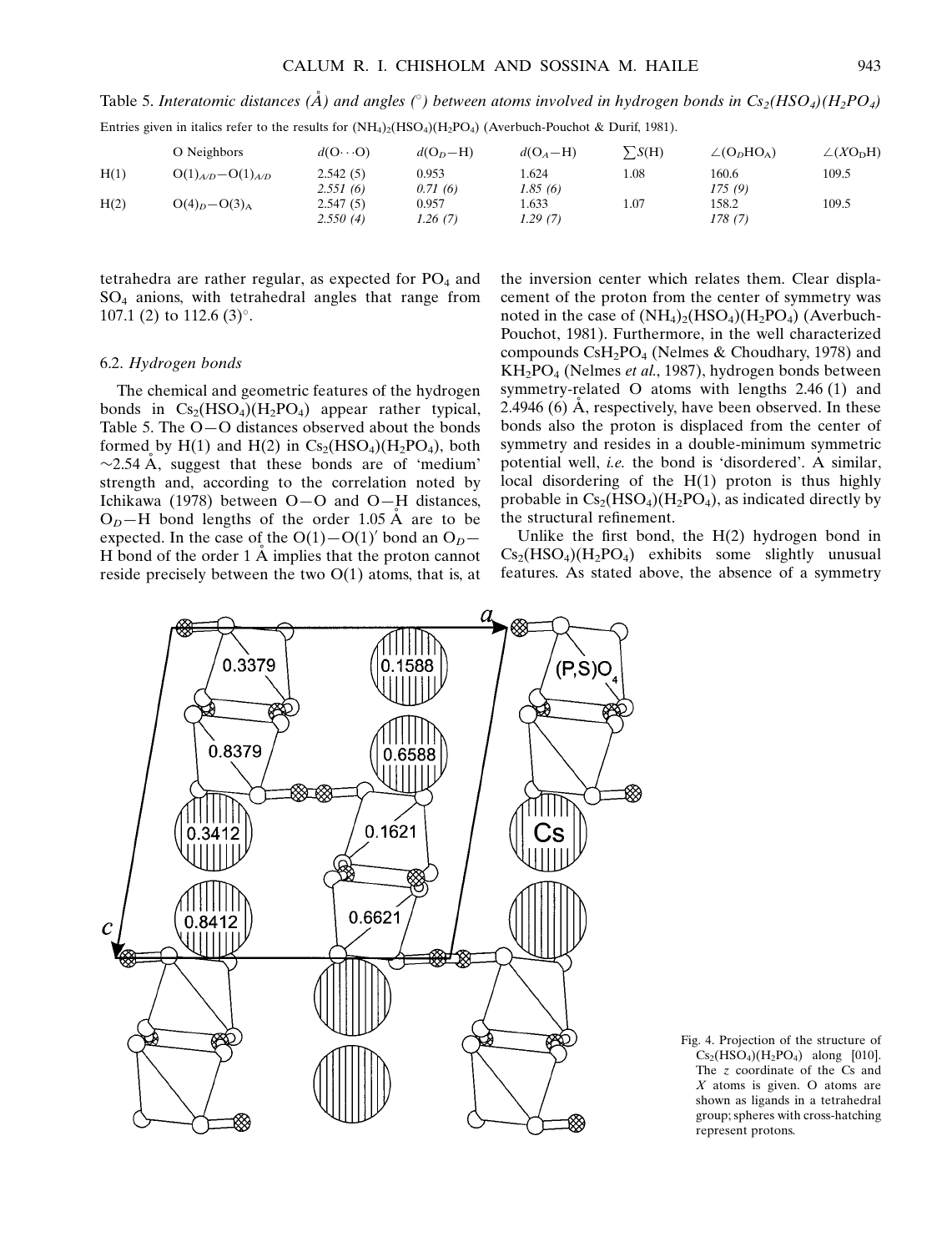operation relating the O atoms associated with this bond,  $O(3)$  and  $O(4)$ , implies that the potential well about H(2) should be asymmetric. The similarity of the  $X-O(3)$  and  $X-O(4)$  bond lengths, in contrast, suggests that these two O atoms have a very similar chemical role in the hydrogen bond, despite their formal crystallographic independence. Moreover, these bonds are comparable in length to the  $X-O(1)_{A/D}$  bond. These observations may be explained by the presence of an unusual, double-minimum asymmetric well between  $O(3)$  and  $O(4)$ , containing minima at the positions  $H(2)$ and  $H(2a)$  that lie at comparable energy levels. In such a case O(3) and O(4) serve as mixed acceptor/donor atoms in the  $H(2)$  hydrogen bond, much as  $O(1)$  does for the  $H(1)$  bond. At the very local level, which of these two minina is occupied may well depend on whether the neighboring  $X$  species is a S atom or a P atom. In  $(NH_4)_2(HSO_4)(H_2PO_4)$  (Averbuch-Pouchot & Durif, 1981), in contrast, a single  $H(2)$  site was identified and found to be rather equidistant from the two O atoms, Table 5. Neutron diffraction and/or NMR experiments will be necessary to sort out these details in the present compound.

#### 6.3. Tetrahedral linkage

The structure of  $Cs_2(HSO_4)(H_2PO_4)$  is comprised of zigzag chains of Cs cations and of  $XO<sub>4</sub>$  anions that extend along [010] and alternate with one another in a checkerboard fashion, Fig. 4. The zigzag nature of the chains is expressed in terms of an alternating elevation of  $XO<sub>4</sub>$  tetrahedra or Cs cations along c. Each  $XO<sub>4</sub>$ tetrahedron is linked to three neighboring  $XO<sub>4</sub>$  tetrahedra via hydrogen bonds. Two of these bonds, those formed by H(2) protons, link the tetrahedra along the chain direction, whereas the third, that formed by  $H(1)$ , links neighboring chains. Schematically, this bonding configuration is described as shown below



where  $\overline{\cdots}$  denotes a bond between  $O_{A/D}$  and a 'disordered' proton,  $-$  denotes a normal  $X$ –O or O<sub>D</sub>–H bond and  $\cdots$  denotes a O<sub>A</sub> $-$ H bond.

The manner in which the  $XO<sub>4</sub>$  chains are linked together gives rise to an overall planar structure. Specifically, the 'upper' tetrahedra, those with higher elevation in a, within one zigzag chain are linked to the `lower' tetrahedra in the neighboring chain displaced along [101], Fig. 4. This distribution of hydrogen bonds generates  $H_3(XO_4)$  sheets, shown in Fig. 5, that lie parallel to  $(101)$ .

#### 6.4. Comparison to related structures

The arrangement of Cs cations and  $XO<sub>4</sub>$  anions in  $Cs<sub>2</sub>(HSO<sub>4</sub>)(H<sub>2</sub>PO<sub>4</sub>)$  is very similar to that in  $\beta$ -Cs<sub>3</sub>(HSO<sub>4</sub>)<sub>2</sub>(H<sub>2 – x</sub>(S<sub>x</sub>P<sub>1 – x</sub>)O<sub>4</sub>) (Haile *et al.*, 1998),  $\alpha$ -Cs<sub>3</sub>(HSO<sub>4</sub>)<sub>2</sub>(H<sub>2</sub>PO<sub>4</sub>) (Haile, Kreuer & Maier, 1995) and CsHSO<sub>4</sub> (II) (Belushkin et al., 1991). All three of these compounds are also based on zigzag Cs and  $XO<sub>4</sub>$ chains, which again alternate in a checkerboard fashion. From a purely crystallographic perspective, the present compound differs from these three in that the chains in  $Cs<sub>2</sub>(HSO<sub>4</sub>)(H<sub>2</sub>PO<sub>4</sub>)$  extend in a direction which is parallel to the unique axis in the monoclinic structure, whereas in the other compounds the chains are perpendicular to that axis. Further differences arise from the manner in which the differing proton contents, which is a direct result of the differing S:P ratios, are accommodated. In CsHSO<sub>4</sub> (II) each  $XO<sub>4</sub>$  group is, by definition, a sulfate and hydrogen bonds exist only along the chain. The proton to  $XO_4$  group ratio is 1:1 and, accordingly, two hydrogen bonds are formed per tetrahedral unit (Belushkin et al., 1991). In  $\alpha$ - $Cs<sub>3</sub>(HSO<sub>4</sub>)<sub>2</sub>(H<sub>2</sub>PO<sub>4</sub>)$  every third  $XO<sub>4</sub>$  group along the chain is a phosphate group. Two additional hydrogen bonds are formed at the  $PO<sub>4</sub>$  anion group, each chain is linked to two neighboring chains via the bonds at the PO<sub>4</sub> group and an overall three-dimensional structure is generated (Haile, Kreuer & Maier, 1995). The structure of  $\beta$ -Cs<sub>3</sub>(HSO<sub>4</sub>)<sub>2</sub>(H<sub>2 – x</sub>(S<sub>x</sub>P<sub>1 – x</sub>)O<sub>4</sub>) is rather similar to that of  $\alpha$ -Cs<sub>3</sub>(HSO<sub>4</sub>)<sub>2</sub>(H<sub>2</sub>PO<sub>4</sub>), with only slight differences in the nature and occupancy of the hydrogen bonds within the chains (Haile et al., 1998). In the present compound,  $Cs<sub>2</sub>(HSO<sub>4</sub>)(H<sub>2</sub>PO<sub>4</sub>)$ , the X-ray data suggest that sulfate and phosphate groups are randomly distributed over the single  $XO<sub>4</sub>$  anion site in a 1:1 ratio. The proton to  $XO_4$  group ratio is 1.5:1 and, accordingly, three hydrogen bonds are formed per tetrahedral unit. The absence of any ordering of S and P species would render  $Cs_2(HSO_4)(H_2PO_4)$  unique amongst the four mixed sulfate phosphate compounds discovered to date in the  $CsHSO<sub>4</sub>-CsH<sub>2</sub>PO<sub>4</sub>$  system. It also differs from the other compounds in that there is an odd number of hydrogen bonds per  $XO_4$  group. In the other compounds the  $XO<sub>4</sub>$  groups have either two hydrogen bonds (those along the chain) or four hydrogen bonds (two along the chain plus two to neighboring chains). The presence of three hydrogen bonds per  $XO<sub>4</sub>$  group in  $Cs<sub>2</sub>(HSO<sub>4</sub>)(H<sub>2</sub>PO<sub>4</sub>)$  may be responsible for the apparent `tilting' of the zigzag axis of the chain with respect to the chain direction (Fig. 4) and thus the absence of a unique axis perpendicular to the chains.

Within the  $CsHSO<sub>4</sub>-CsH<sub>2</sub>PO<sub>4</sub>$  system, two compounds,  $\text{CsH}_2\text{PO}_4$  (Nelmes & Choudhary, 1978) and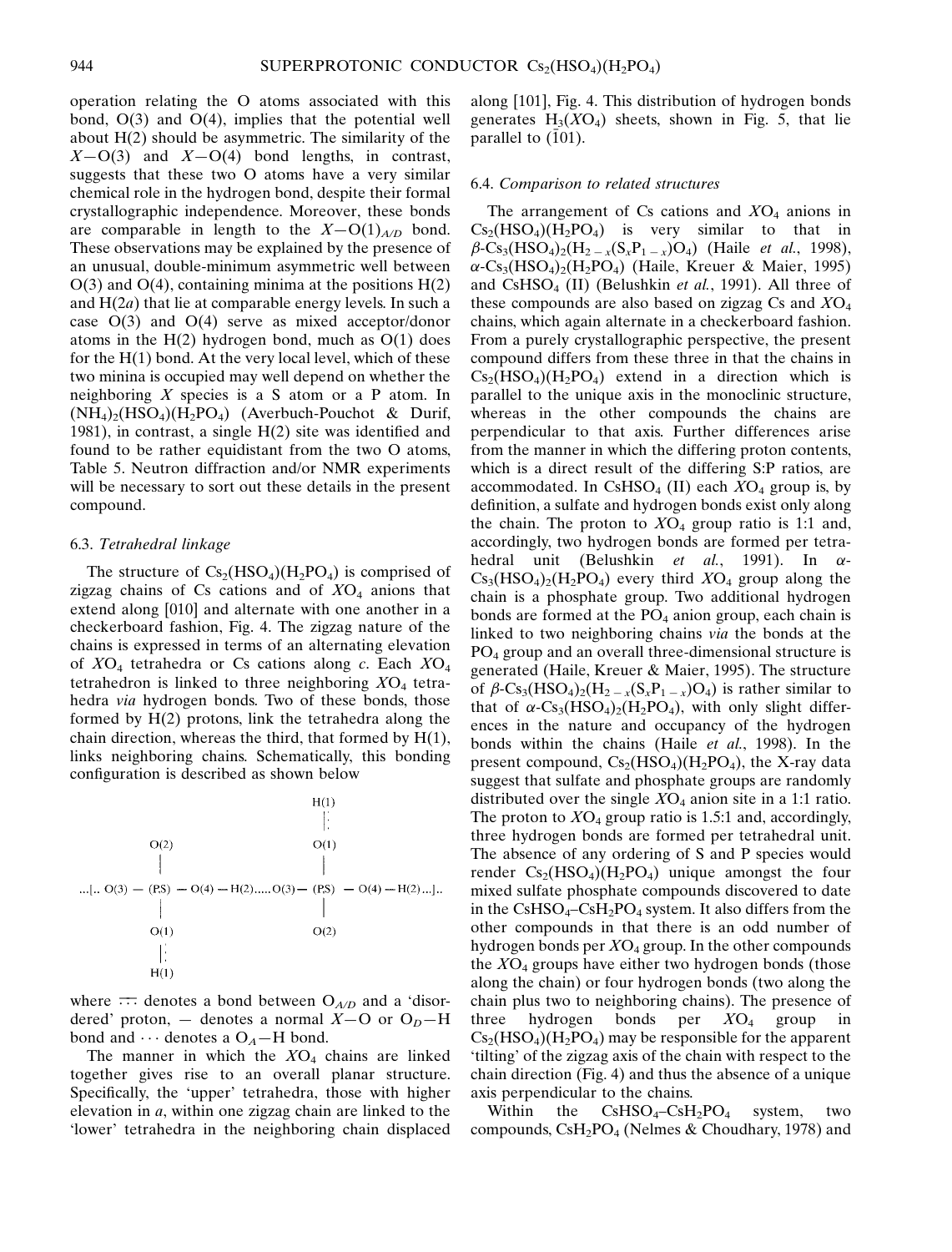$Cs<sub>5</sub>(HSO<sub>4</sub>)<sub>3</sub>(H<sub>2</sub>PO<sub>4</sub>)<sub>2</sub>$  (Haile & Calkins, 1998), like  $Cs<sub>2</sub>(HSO<sub>4</sub>)(H<sub>2</sub>PO<sub>4</sub>)$ , have two-dimensional hydrogenbond networks. The structure of the new compound differs, however, quite dramatically from these two. The end-member phosphate contains layers in which every PO4 group is involved in four hydrogen bonds. It can be described in terms of the linkage of straight chains that extend along [100] (when referred to space group  $B2<sub>1</sub>/m$ ) that are linked to form zigzag layers which are parallel to (001). Alternatively, its structure can be viewed to result from the linkage of zigzag chains that extend along [010], to yield the same zigzag layers (Nelmes  $& Choudhary, 1978$ ). The mixed sulfate-phosphate  $Cs_5(HSO_4)_3(H_2PO_4)_2$  has a rather complex structure, being comprised of alternating  $CsH<sub>2</sub>PO<sub>4</sub>$ -like double layers and CsHSO<sub>4</sub>-like triple layers (Haile  $\&$ Calkins, 1998). Thus, differences in the P:S ratios are accommodated in a variety of different manners in these otherwise chemically quite similar compounds.

## 6.5. Phase transformations

The superprotonic phase transformation in  $Cs<sub>2</sub>(HSO<sub>4</sub>)(H<sub>2</sub>PO<sub>4</sub>)$  differs from those of the other members in the  $CsHSO<sub>4</sub>-CsH<sub>2</sub>PO<sub>4</sub>$  system, not only because of its two-step nature, discussed above, but also because it occurs at an unusually low temperature and involves an unusually large heat of transformation. The transition temperatures  $T_c$  in CsHSO<sub>4</sub>,  $\beta$ -<br>Cs<sub>2</sub>(HSO<sub>4</sub>)<sub>2</sub>(H<sub>2</sub> (S,P<sub>1</sub> )O<sub>4</sub>) and  $\alpha$ - $Cs_3(HSO_4)_2(H_{2-x}(S_xP_{1-x})O_4)$  $Cs_3(HSO_4)_2(H_2PO_4)$  are 414, 398 and 395 K, respectively, whereas the heats of transformation are 23, 30 and 40 J  $g^{-1}$  (Baranowski et al., 1989; Haile et al., 1997; Haile, Lentz et al., 1995). These results suggest, at first glance, that the introduction of phosphorus causes a monotonic decrease in  $T_c$  and a corresponding monotonic increase in  $\Delta H_{trans}$ . However, one may not be justified in drawing such a generalized conclusion from merely four data points. Furthermore, it is unclear how or why phosphorus should have such an effect. Until the high-temperature phases of all of these compounds are solved, and indeed the question of whether or not  $CsH<sub>2</sub>PO<sub>4</sub>$  undergoes a superprotonic transition is resolved (Lee, 1996), one can only speculate on the details of the relationships between structure, chemistry and physical properties in solid acids. Nevertheless, the presence of a superprotonic transition in  $Cs<sub>2</sub>(HSO<sub>4</sub>)(H<sub>2</sub>PO<sub>4</sub>)$  clearly demonstrates that superprotonic behavior is independent of the dimensionality of the hydrogen-bond network, and also of the local nature of the bonds, that is, whether the bonds are ordered or disordered, symmetric or asymmetric. Any



Fig. 5. Projection of the structure of  $Cs<sub>2</sub>(HSO<sub>4</sub>)(H<sub>2</sub>PO<sub>4</sub>)$  in a direction perpendicular to  $(101)$ , showing the  $H_3(XO_4)$  sheet that lies parallel to this plane. O atoms shown as ligands in a tetrahedral group; spheres with cross-hatching represent protons. The portion of the structure depicted does not include Cs atoms.